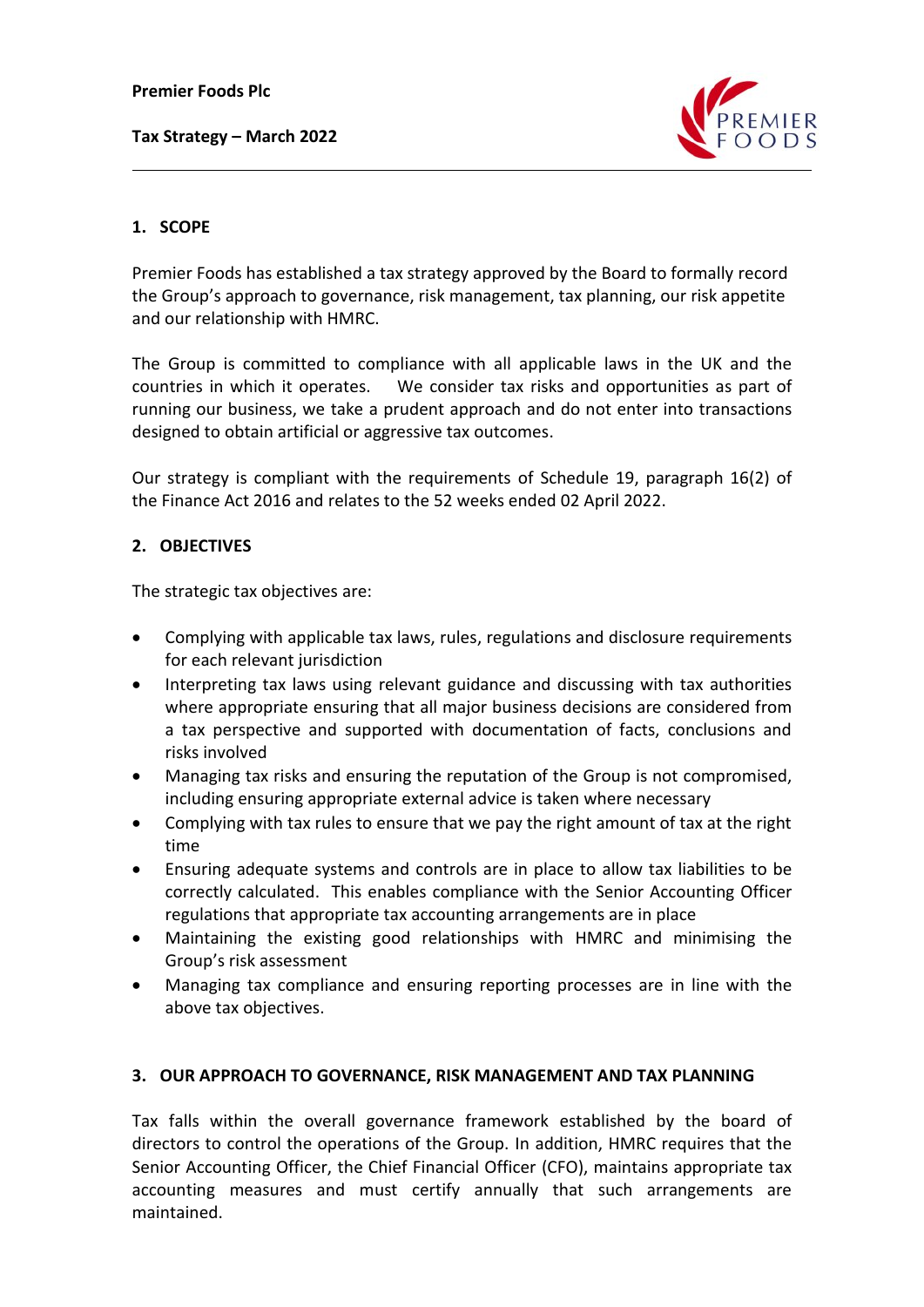Group Tax is in day-to-day contact with Group Finance and other operational finance functions and also with the wider business functions when required. This allows for a free flow of information and ensures that Group Tax and the business work closely together. The in-house tax function contains tax-trained and non tax-trained staff who are all required to undertake continuous professional development to ensure they maintain the relevant knowledge and skills required for their role. Group tax is responsible for monitoring and documenting tax risks on an on-going basis.

There are regular meetings between the Head of tax and the CFO and Group Finance. These enable Group Tax to provide an update of outstanding issues relating to past years and discuss current topics and potential future developments.

All significant planning opportunities and arrangements will be presented to the CFO for consideration where Group Tax have assessed then to be in line with our tax strategy. These will ultimately be presented to the Board for approval.

In considering tax saving initiatives the overall approach of Group Tax will be cautious and will take into account the following considerations:

- Tax assets that are available within the business that could be utilised to mitigate any exposures
- External tax advice is usually obtained for complex tax matters, where the law is unclear or where there is significant tax at stake
- The potential upside, likelihood of success and magnitude of downside risk
- The public perception towards tax avoidance including ensuring the Group's reputation is not compromised
- Tax authorities' attitudes to tax planning and the effect on our relationship with them
- The approach will reflect the desire to avoid risks that would be considered negatively by shareholders or could adversely affect the risk assessment by HMRC.

## **4. OUR RISK APPETITE**

Our appetite for risk is low and we aim to comply fully with UK tax rules to ensure we pay the right amount of tax at the right time.

Notwithstanding this, we accept that UK tax law is complex and we seek appropriate assurances regarding the position taken, through the use of external advisors and where appropriate directly from HMRC.

## **5. OUR APPROACH TO DEALING WITH HMRC**

We have an open and collaborative working relationship with HMRC. We are transparent in our communications with HMRC and act with integrity at all times.